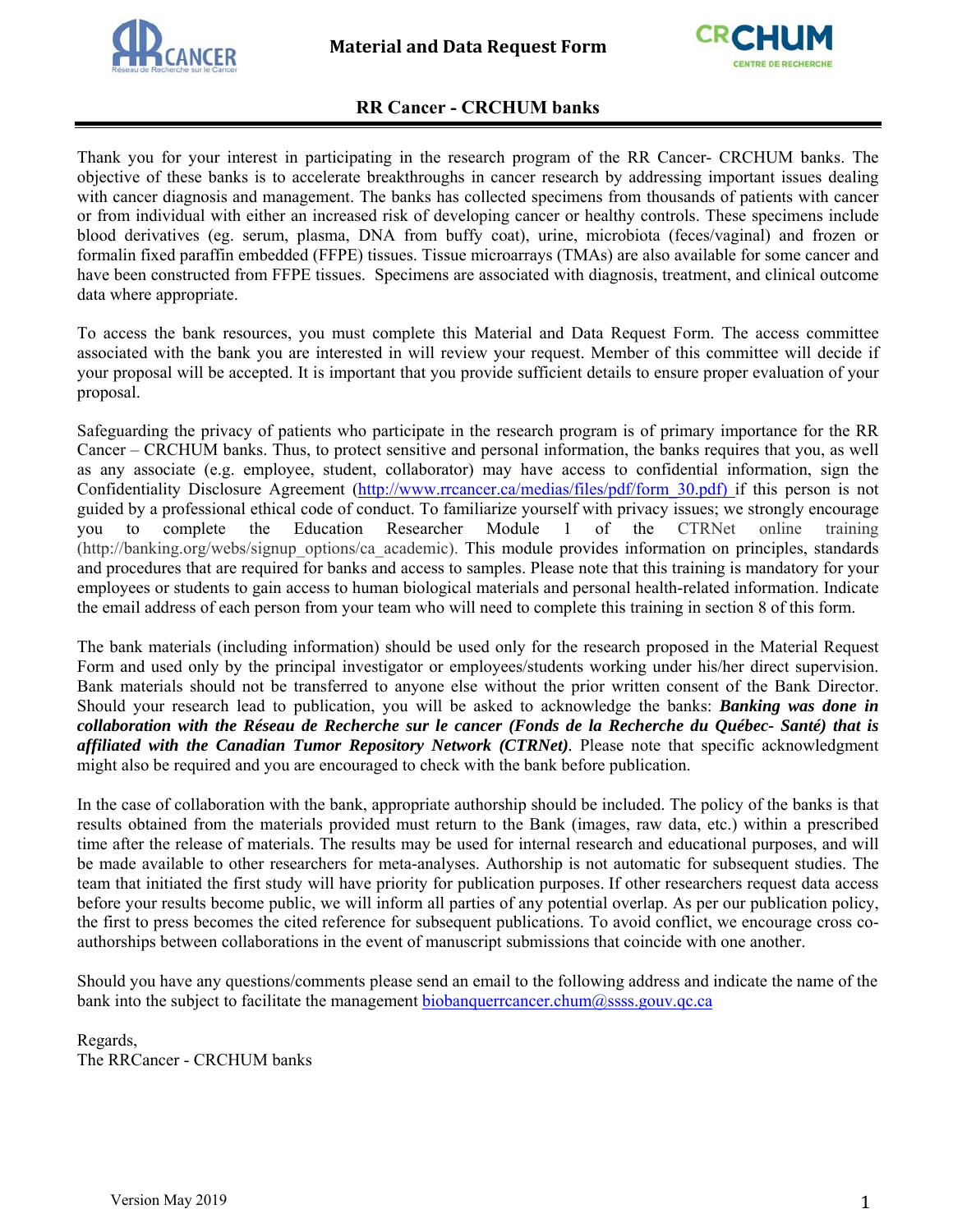



## **DATE: ATIM STUDY/PROJECT ID (Bank use only):**

| <b>Section 1:</b>                          | <b>APPLICANT'S INFORMATION</b>                                                |  |  |  |
|--------------------------------------------|-------------------------------------------------------------------------------|--|--|--|
| A)                                         | Principal investigator (PI)<br>Name:<br>Complete address:<br>Email:<br>Phone: |  |  |  |
| B)                                         | <b>Resource/Contact person</b><br>Name:<br>Email:<br>Phone:                   |  |  |  |
| <b>Section 2:</b>                          | <b>SHIPPING INFORMATION</b>                                                   |  |  |  |
| Pick up in person, no shipping needed<br>O |                                                                               |  |  |  |
|                                            | <b>Shipping needed</b>                                                        |  |  |  |
|                                            | Transporter:<br>Transporter account number:                                   |  |  |  |
|                                            | <b>Shipping Address:</b><br>Same as Principal Investigator<br>O               |  |  |  |
|                                            | $\circ$<br>Address different from Principal Investigator<br>Name:             |  |  |  |
|                                            | Complete address:                                                             |  |  |  |
|                                            |                                                                               |  |  |  |

# **Section 3:** RESEARCH PROJECT DESCRIPTION

**A) Title:** 

**B) Description of your study and rational for the use of bank material:** 

**C) Estimated time for study completion** (if no publications are made, a report will be requested) months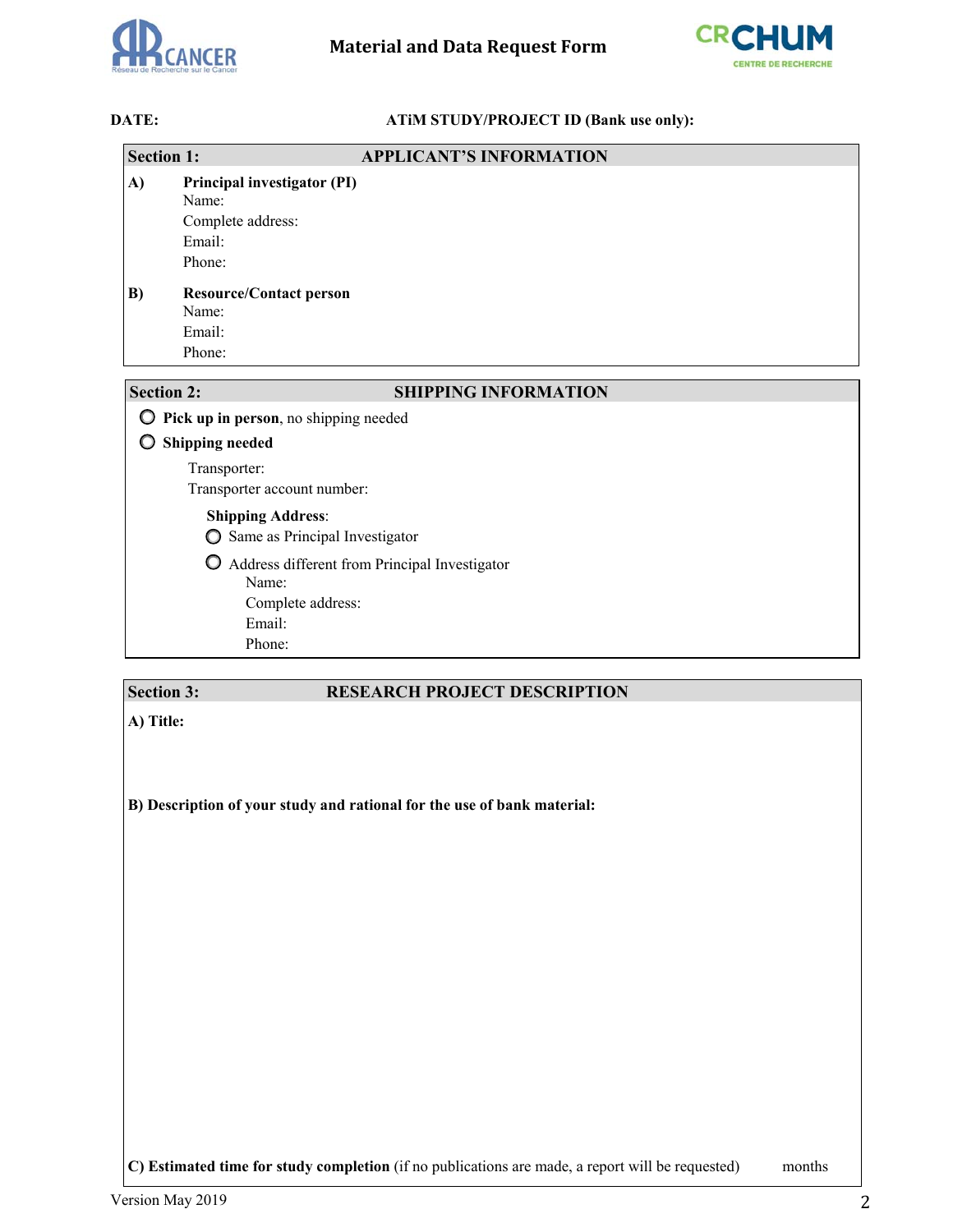



| <b>Section 4:</b> | <b>FUNDING AND ETHIC COMMITTEE APPROVAL</b>                       |                     |
|-------------------|-------------------------------------------------------------------|---------------------|
| A)                | <b>Funding source</b>                                             |                     |
|                   | Study is funded by:                                               |                     |
|                   | Organization/Company                                              |                     |
|                   | Total amount                                                      |                     |
|                   | Funding period                                                    |                     |
|                   | Pilot study without specific grant agency                         |                     |
| B)                | <b>Ethics committee approval</b>                                  |                     |
|                   | $\Box$ Approval received (please send out a copy)                 | <b>Study Number</b> |
|                   | $\Box$ Study under review (please send out a copy when available) | <b>Study Number</b> |
|                   | Collaborative study, ethics approval of the bank director         | <b>Study Number</b> |

| <b>Section 5:</b> |                                                    | <b>COHORT SPECIFICATION</b> |
|-------------------|----------------------------------------------------|-----------------------------|
| A)                | Number of specimen(s) requested and justification: |                             |
|                   |                                                    |                             |
|                   |                                                    |                             |
|                   |                                                    |                             |
|                   |                                                    |                             |
|                   |                                                    |                             |
|                   |                                                    |                             |
| B)                | Inclusion criteria:                                |                             |
|                   |                                                    |                             |
|                   |                                                    |                             |
| $\mathbf{C}$      | <b>Exclusion criteria:</b>                         |                             |
|                   |                                                    |                             |
|                   |                                                    |                             |

# **Section 6:** MATERIAL REQUESTED **Complete the appropriate sub-section (A-E)**

|    | A) TISSUE BLOCK                                                                            |                                |        |                 |  |
|----|--------------------------------------------------------------------------------------------|--------------------------------|--------|-----------------|--|
|    | a) Preservation type: $\Box$ Formalin fixed paraffin embedded tissue (FFPE)<br><b>OCT</b>  |                                |        |                 |  |
| b) | <b>Material:</b>                                                                           | $\Box$ Core(s) per specimen    | Number | Size<br>mm      |  |
|    |                                                                                            | $\Box$ Section(s) per specimen | Number | Thickness<br>um |  |
| C) | Specific processing specification (ex. adjacent coloration, specific type of slide, etc.): |                                |        |                 |  |
|    |                                                                                            |                                |        |                 |  |
| d) | Other comments:                                                                            |                                |        |                 |  |
|    |                                                                                            |                                |        |                 |  |
|    |                                                                                            |                                |        |                 |  |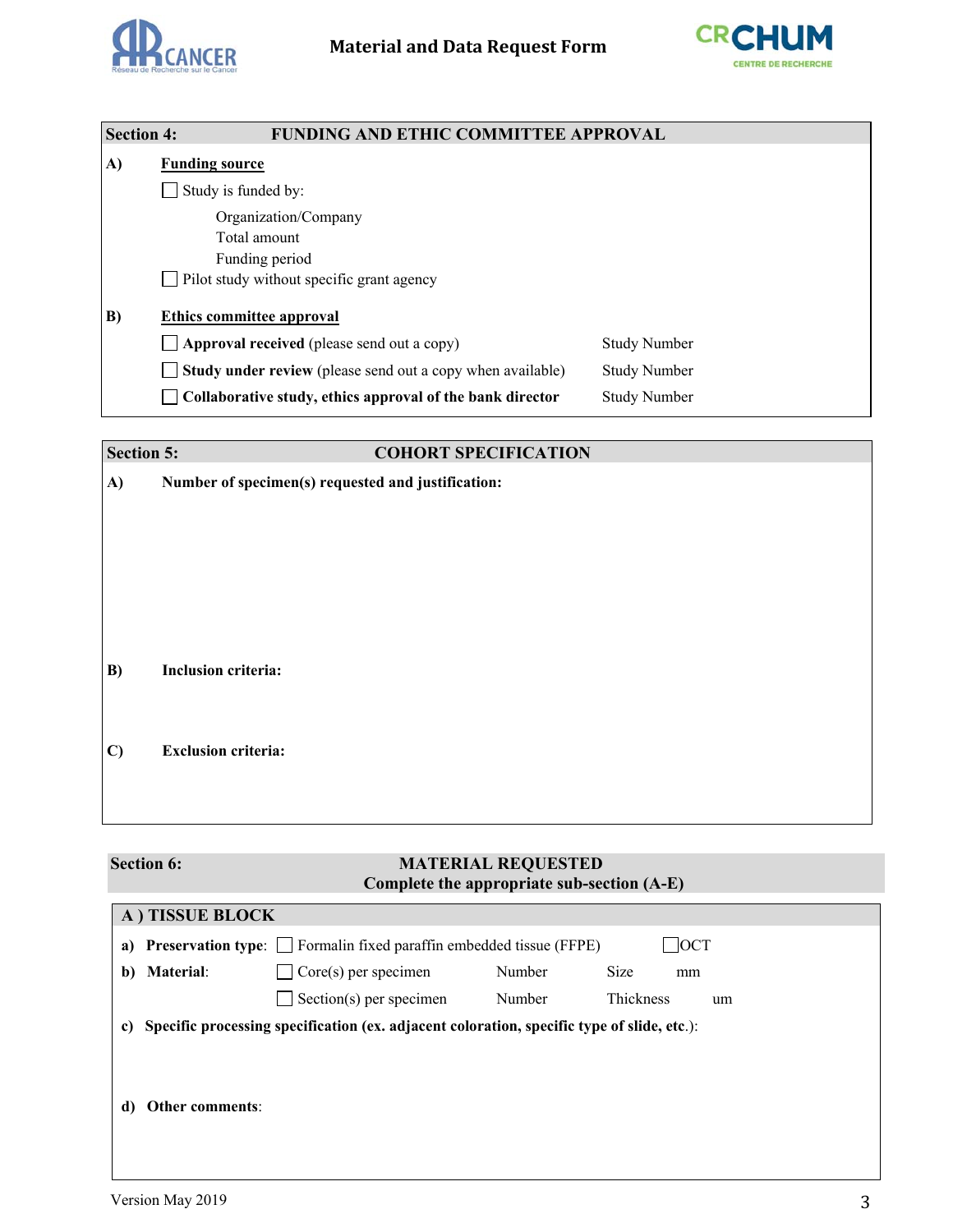



| <b>B) TISSUE MICROARRAY</b>                                                                   |                                |    |                                                                                                              |  |  |
|-----------------------------------------------------------------------------------------------|--------------------------------|----|--------------------------------------------------------------------------------------------------------------|--|--|
| TMA ID*:<br>a)                                                                                |                                |    |                                                                                                              |  |  |
|                                                                                               |                                |    | *A bank research assistant will contact you to select the best TMA to answer your specific research question |  |  |
|                                                                                               | <b>Thickness</b>               |    |                                                                                                              |  |  |
| b) Number of section(s)                                                                       |                                | um |                                                                                                              |  |  |
| c) Specific processing specification (ex. adjacent coloration, specific type of slide, etc.): |                                |    |                                                                                                              |  |  |
|                                                                                               |                                |    |                                                                                                              |  |  |
|                                                                                               |                                |    |                                                                                                              |  |  |
| d) Other comments:                                                                            |                                |    |                                                                                                              |  |  |
|                                                                                               |                                |    |                                                                                                              |  |  |
|                                                                                               |                                |    |                                                                                                              |  |  |
|                                                                                               |                                |    |                                                                                                              |  |  |
| C) BODY FLUIDS AND THEIR DERIVATIVES                                                          |                                |    |                                                                                                              |  |  |
| Plasma (blood)                                                                                | Volume per sample              | uL |                                                                                                              |  |  |
| Serum (blood)                                                                                 | Volume per sample              | uL |                                                                                                              |  |  |
| DNA (blood)                                                                                   | Amount per sample              | ug | Minimal quality                                                                                              |  |  |
| <b>Ascites</b>                                                                                | Volume per sample              | uL |                                                                                                              |  |  |
| <b>DNA</b> (Ascites)                                                                          | Amount per sample              | ug | Minimal quality                                                                                              |  |  |
| Other:                                                                                        |                                |    |                                                                                                              |  |  |
| <b>Comments:</b>                                                                              |                                |    |                                                                                                              |  |  |
|                                                                                               |                                |    |                                                                                                              |  |  |
|                                                                                               |                                |    |                                                                                                              |  |  |
|                                                                                               |                                |    |                                                                                                              |  |  |
| D) TUMOR TISSUES AND THEIR DERIVATIVES                                                        |                                |    |                                                                                                              |  |  |
| Live cultured cells                                                                           | Flask<br>$\mathsf{L}$          |    | Frozen tube                                                                                                  |  |  |
| <b>Frozen tissue</b>                                                                          | Frozen (-80C)<br>$\exists$ oct |    | Flash Frozen<br>Any type                                                                                     |  |  |
| <b>DNA</b> from cultured cells                                                                | Amount per sample              | ug | Minimal quality (Ratio)                                                                                      |  |  |

**DNA from frozen tissue** Amount per sample ug Minimal quality (Ratio) **RNA from cultured cells** Amount per sample ug Minimal quality (RIN) **RNA from frozen tissue** Amount per sample ug Minimal quality (RIN)

## **E) CLINICAL DATA**

**Other**: **Comments**:

Histopathology only

Clinico-pathological data used for survival analyses

Other specifications: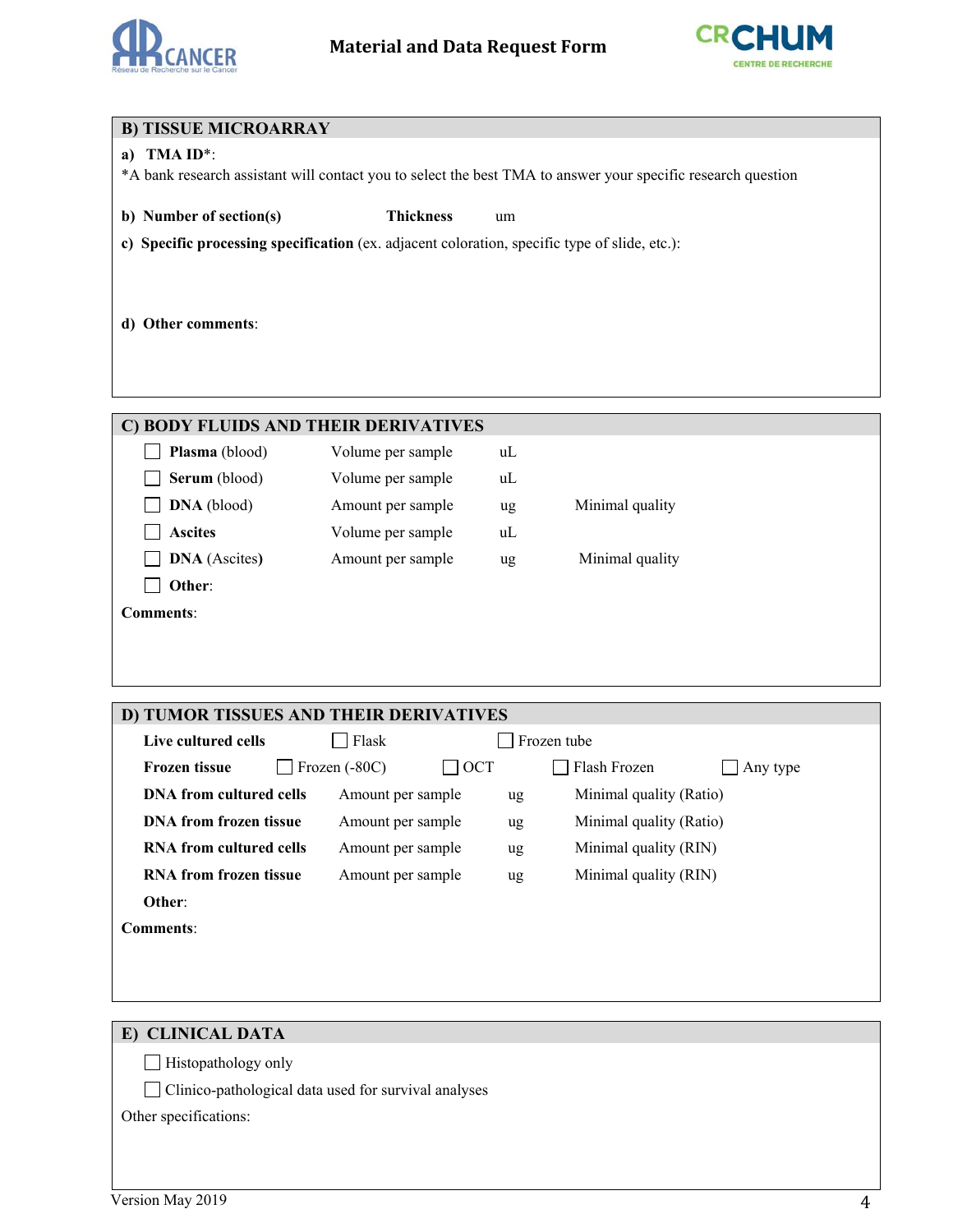



|  |  | <b>Section 7:</b> |  |
|--|--|-------------------|--|
|--|--|-------------------|--|

## **SECURITY AND CONFIDENTIALITY**

**a) Proposed physical measures for sample security** (ex: cupboard or refrigerator locked?)**:** 

**b) Proposed electronic measures for clinical data safety**: (ex: Are computers protected by passwords? Who has access? Are they under a deontology code or did they sign a confidentiality agreement?)**:** 

**c) Will outsourced personnel carry out tissue and/or data treatment and analysis**?

If yes, please explain**:** 

## **Section 8: CTRNet EDUCATIONAL MODULES**

 $\Box$  Completed by PI, please send the pdf certificate

Completed by staff/student, please send the pdf certificate

Not completed

Please go to: http://banking.org/webs/signup\_options/ca\_academic and sign up for Education Researcher Option to complete Module 1.

## **Section 9: RESEARCHER ATTESTATION**

 $\Box$  I am committed to acknowledging the bank in future publications by using the following sentence: *Banking was done in collaboration with the Réseau de Recherche sur le cancer (Fonds de la Recherche du Québec-*

*Santé) that is affiliated with the Canadian Tumor Repository Network (CTRNet).*

I will contact the bank prior to publication to ensure that all appropriate acknowledgements are provided.

I have read and understand the full document, and I will respect the conditions it sets out.

Please send out this completed request form along with requested documents (ERB approval, confidentiality agreement, CTRNet module completion) when they will be available to biobanquerrcancer.chum@ssss.gouv.qc.ca.

Please indicate the name of the **bank in the subject of your email** to facilitate management.

Thank you for your interest in our banks.